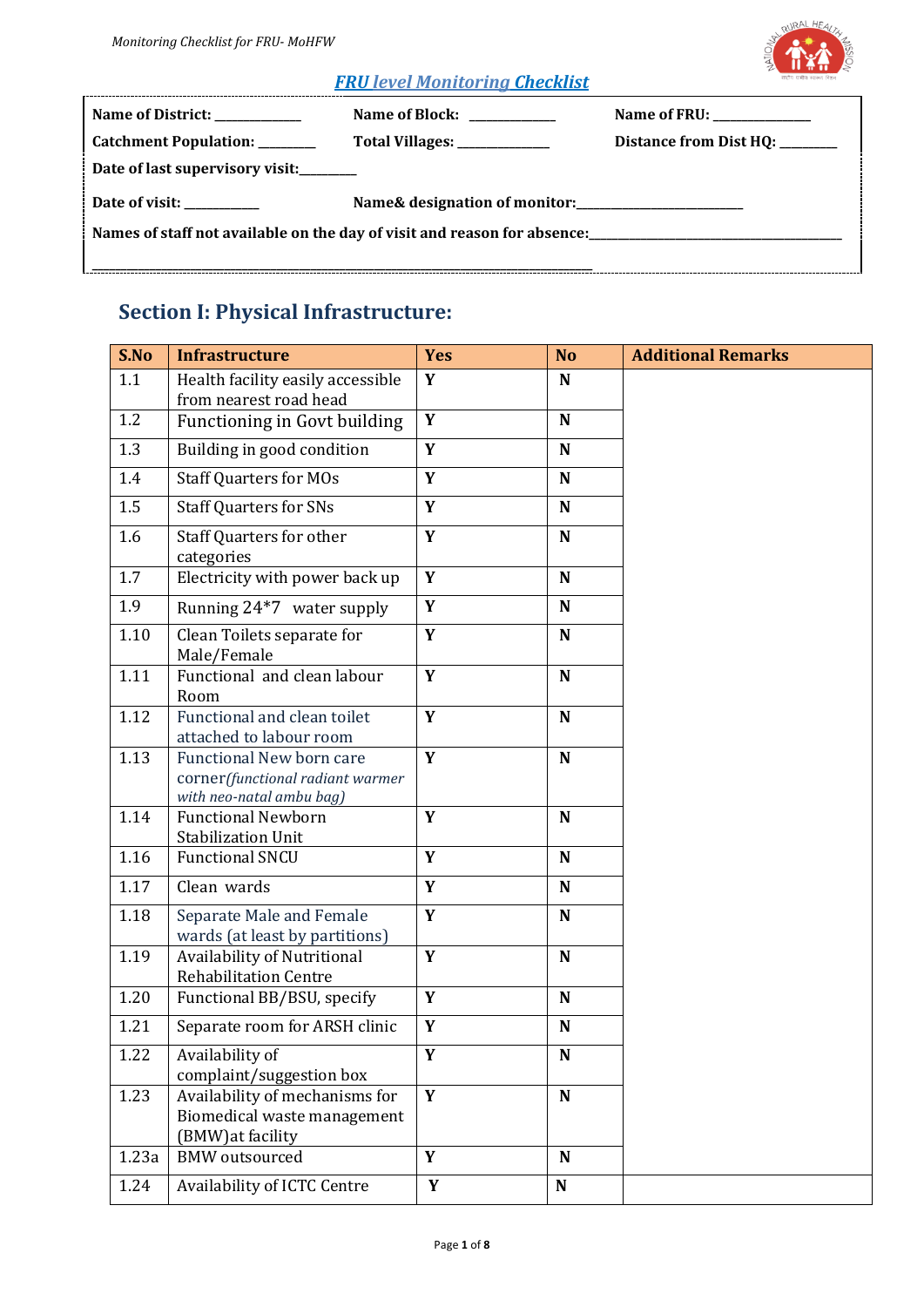

#### **Section II: Human resource:**

| S. no | <b>Category</b>        | <b>Numbers</b> | <b>Remarks if any</b> |
|-------|------------------------|----------------|-----------------------|
| 2.1   | <b>OBG</b>             |                |                       |
| 2.2   | Anaesthetist           |                |                       |
| 2.3   | Paediatrician          |                |                       |
| 2.4   | <b>General Surgeon</b> |                |                       |
| 2.5   | Other Specialists      |                |                       |
| 2.6   | <b>MOs</b>             |                |                       |
| 2.7   | <b>SNs</b>             |                |                       |
| 2.8   | <b>ANMs</b>            |                |                       |
| 2.9   | <b>LTs</b>             |                |                       |
| 2.10  | Pharmacist             |                |                       |
| 2.11  | <b>LHV</b>             |                |                       |
| 2.12  | Radiographer           |                |                       |
| 2.13  | RMNCHA+ counsellors    |                |                       |
| 2.14  | Others                 |                |                       |

# **Section III: Training Status of HR:**

| S. no | <b>Training</b>             | <b>No. trained</b> | <b>Remarks if any</b> |
|-------|-----------------------------|--------------------|-----------------------|
| 3.1   | <b>EmOC</b>                 |                    |                       |
| 3.2   | <b>LSAS</b>                 |                    |                       |
| 3.3   | <b>BeMOC</b>                |                    |                       |
| 3.4   | <b>SBA</b>                  |                    |                       |
| 3.5   | MTP/MVA                     |                    |                       |
| 3.6   | <b>NSV</b>                  |                    |                       |
| 3.7   | <b>F-IMNCI</b>              |                    |                       |
| 3.8   | <b>NSSK</b>                 |                    |                       |
| 3.9   | Mini Lap-Sterilisations     |                    |                       |
| 3.10  | Laproscopy-Sterilisations   |                    |                       |
| 3.11  | <b>IUCD</b>                 |                    |                       |
| 3.12  | <b>PPIUCD</b>               |                    |                       |
| 3.13  | Blood storage               |                    |                       |
| 3.14  | <b>IMEP</b>                 |                    |                       |
| 3.16  | Immunization and cold chain |                    |                       |
| 3.15  | Others                      |                    |                       |

# **Section IV: Equipment:**

| S. No | <b>Equipment</b>                       | <b>Yes</b> | N <sub>0</sub> | <b>Remarks</b> |
|-------|----------------------------------------|------------|----------------|----------------|
| 4.1   | <b>Functional BP Instrument and</b>    | Y          | N              |                |
|       | Stethoscope                            |            |                |                |
| 4.2   | Sterilised delivery sets               | v          | N              |                |
| 4.3   | Functional Neonatal, Paediatric and    | v          | N              |                |
|       | <b>Adult Resuscitation kit</b>         |            |                |                |
| 4.4   | Functional Weighing Machine (Adult and | Y          | N              |                |
|       | child)                                 |            |                |                |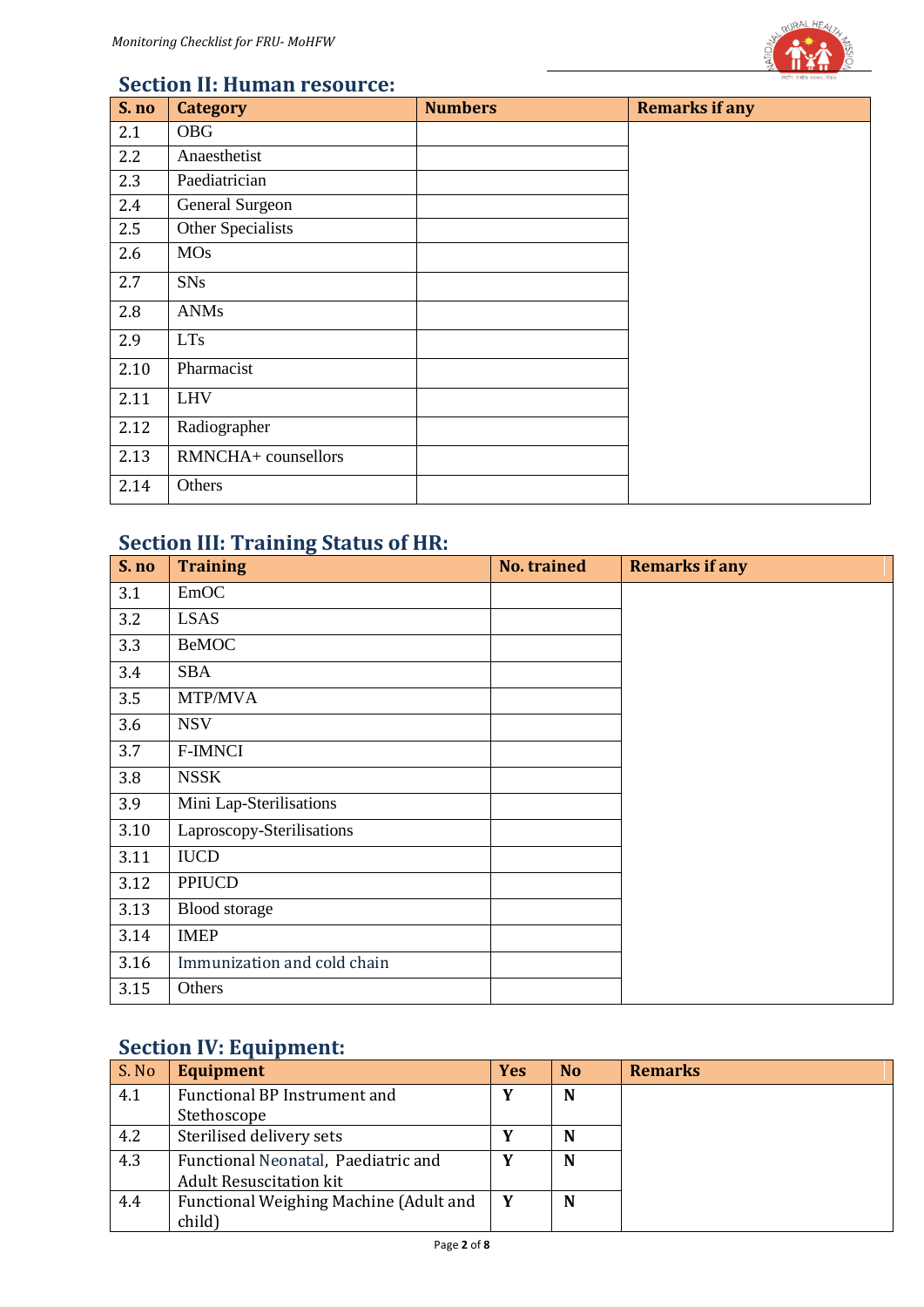

| 4.5  | <b>Functional Needle Cutter</b>                         | Y | N |
|------|---------------------------------------------------------|---|---|
| 4.6  | <b>Functional Radiant Warmer</b>                        | Y | N |
| 4.7  | <b>Functional Suction apparatus</b>                     | Y | N |
| 4.8  | <b>Functional Facility for Oxygen</b><br>Administration | Y | N |
| 4.9  | <b>Functional Autoclave</b>                             | Y | N |
| 4.10 | <b>Functional ILR and Deep Freezer</b>                  | Y | N |
| 4.11 | <b>Emergency Tray with emergency</b><br>injections      | Y | N |
| 4.12 | MVA/EVA Equipment                                       | Y | N |
| 4.13 | Functional phototherapy unit                            | Y | N |
|      | <b>Laboratory Equipment</b>                             |   |   |
| 4.1a | <b>Functional Microscope</b>                            | Y | N |
| 4.2a | <b>Functional Hemoglobinometer</b>                      | Y | N |
| 4.3a | <b>Functional Centrifuge</b>                            | Y | N |
| 4.4a | Functional Semi autoanalyzer                            | Y | N |
| 4.5a | Reagents and Testing Kits                               | Y | N |

#### **Section V: Essential Drugs and Supplies:**

| S.No | $1000$ change $1.44$<br>o unu ouppn<br><b>Drugs</b> | <b>Yes</b>     | <b>No</b>        | <b>Remarks</b> |
|------|-----------------------------------------------------|----------------|------------------|----------------|
| 5.1  | EDL available and displayed                         | Y              | $\boldsymbol{N}$ |                |
| 5.2  | Computerised inventory management                   | Y              | $\boldsymbol{N}$ |                |
| 5.3  | <b>IFA</b> tablets                                  | $\overline{Y}$ | $\boldsymbol{N}$ |                |
| 5.4  | IFA tablets (blue)                                  | Y              | $\boldsymbol{N}$ |                |
| 5.5  | IFA syrup with dispenser                            | Y              | $\boldsymbol{N}$ |                |
| 5.6  | Vit A syrup                                         | $\overline{Y}$ | $\boldsymbol{N}$ |                |
| 5.7  | ORS packets                                         | Y              | $\boldsymbol{N}$ |                |
| 5.8  | Zinc tablets                                        | Y              | $\boldsymbol{N}$ |                |
| 5.9  | Inj Magnesium Sulphate                              | $\overline{Y}$ | $\boldsymbol{N}$ |                |
| 5.10 | Inj Oxytocin                                        | Y              | $\boldsymbol{N}$ |                |
| 5.11 | Misoprostol tablets                                 | Y              | $\boldsymbol{N}$ |                |
| 5.12 | Mifepristone tablets                                | Y              | $\boldsymbol{N}$ |                |
| 5.13 | Availability of antibiotics                         | $\overline{Y}$ | $\boldsymbol{N}$ |                |
| 5.14 | Labelled emergency tray                             | Y              | $\boldsymbol{N}$ |                |
| 5.15 | Drugs for hypertension, Diabetes,                   | Y              | $\boldsymbol{N}$ |                |
|      | common ailments e.g PCM,                            |                |                  |                |
|      | metronidazole, anti-allergic drugs etc.             |                |                  |                |
| 5.16 | Adequate Vaccine Stock available                    | Y              | $\mathbf N$      |                |
| S.No | <b>Supplies</b>                                     | <b>Yes</b>     | <b>No</b>        | <b>Remarks</b> |
| 5.17 | Pregnancy testing kits                              | Y              | $\boldsymbol{N}$ |                |
| 5.18 | Urine albumin and sugar testing kit                 | Y              | $\boldsymbol{N}$ |                |
| 5.19 | <b>OCPs</b>                                         | $\overline{Y}$ | $\boldsymbol{N}$ |                |
| 5.20 | EC pills                                            | Y              | $\boldsymbol{N}$ |                |
| 5.21 | <b>IUCDs</b>                                        | Y              | $\boldsymbol{N}$ |                |
| 5.22 | Sanitary napkins                                    | Y              | $\boldsymbol{N}$ |                |
| S.No | <b>Essential Consumables</b>                        | <b>Yes</b>     | <b>No</b>        | <b>Remarks</b> |
| 5.23 | Gloves, Mckintosh, Pads, bandages,                  | Y              | $\boldsymbol{N}$ |                |
|      | and gauze etc.                                      |                |                  |                |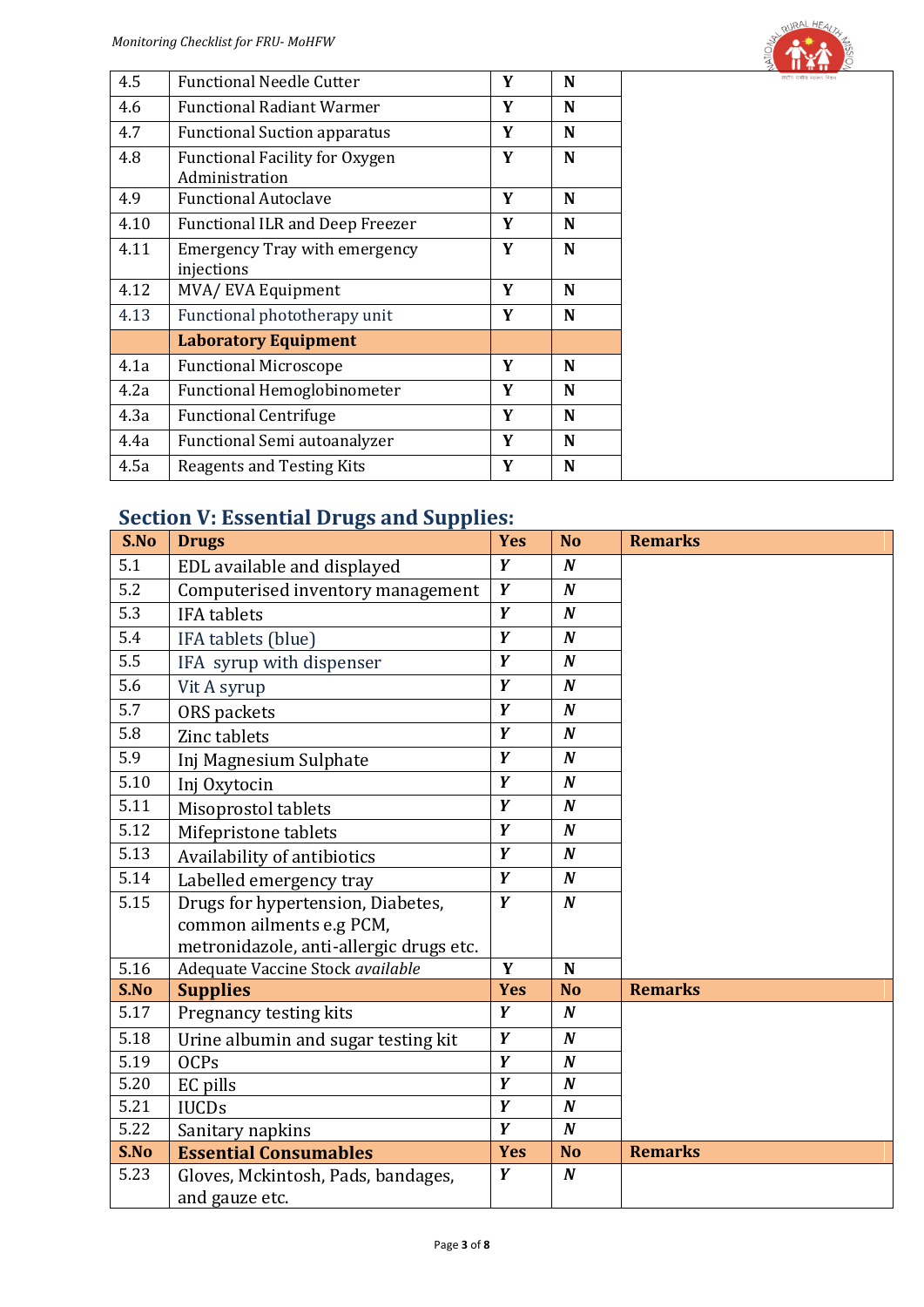

## **Section VI: Other Services :**

| S.no | <b>Lab Services</b>                     | <b>Yes</b> | <b>No</b> | <b>Remarks</b> |
|------|-----------------------------------------|------------|-----------|----------------|
| 6.1  | Haemoglobin                             | Y          | N         |                |
| 6.2  | <b>CBC</b>                              | Y          | N         |                |
| 6.3  | Urine albumin and sugar                 | Y          | N         |                |
| 6.4  | <b>Blood sugar</b>                      | Y          | N         |                |
| 6.5  | <b>RPR</b>                              | Y          | N         |                |
| 6.6  | Malaria                                 | Y          | N         |                |
| 6.7  | T.B                                     | Y          | N         |                |
| 6.8  | <b>HIV</b>                              | Y          | N         |                |
| 6.9  | Liver function tests(LFT)               | Y          | N         |                |
| 6.10 | Others, pls specify                     | Y          | N         |                |
| S.No | <b>Blood bank / Blood Storage Unit</b>  | <b>Yes</b> | <b>No</b> | <b>Remarks</b> |
| 6.11 | Functional blood bag refrigerators with | Y          | N         |                |
|      | chart for temp. recording               |            |           |                |
| 6.12 | Sufficient no. of blood bags available  | Y          | N         |                |
| 6.13 | Check register for number of blood bags |            |           |                |
|      | issued for BT in last quarter           |            |           |                |

## **Section VII: Service Delivery in last two quarters:**

| S.No              | <b>Service Utilization Parameter</b>                   | Q1 | Q <sub>2</sub> | <b>Remarks</b> |
|-------------------|--------------------------------------------------------|----|----------------|----------------|
| 7.1               | <b>OPD</b>                                             |    |                |                |
| 7.2               | <b>IPD</b>                                             |    |                |                |
| 7.3               | Expected number of pregnancies                         |    |                |                |
| 7.4               | MCTS entry on percentage of women                      |    |                |                |
|                   | registered in the first trimester                      |    |                |                |
| 7.5               | No. of pregnant women given IFA                        |    |                |                |
| 7.6               | Total deliveries conducted                             |    |                |                |
| 7.7               | No. of assisted deliveries (Ventouse/<br>Forceps)      |    |                |                |
| 7.8               | No. of C section conducted                             |    |                |                |
| 7.9               | Number of obstetric complications                      |    |                |                |
|                   | managed, pls specify type                              |    |                |                |
| 7.10              | No. of neonates initiated breast                       |    |                |                |
|                   | feeding within one hour                                |    |                |                |
| 7.11              | Number of children screened for                        |    |                |                |
|                   | Defects at birth under RBSK                            |    |                |                |
| 7.12              | RTI/STI Treated                                        |    |                |                |
| 7.13a             | No of admissions in NBSUs/SNCU,<br>whichever available |    |                |                |
| 7.13 <sub>b</sub> | Inborn                                                 |    |                |                |
| 7.13c             | Outborn                                                |    |                |                |
| 7.14              | No. of children admitted with SAM                      |    |                |                |
| 7.15              | No. of sick children referred                          |    |                |                |
| 7.16              | No. of pregnant women referred                         |    |                |                |
| 7.17              | ANC1 registration                                      |    |                |                |
| 7.18              | ANC 3 Coverage                                         |    |                |                |
| 7.19              | <b>ANC 4 Coverage</b>                                  |    |                |                |
| 7.20              | No. of IUCD Insertions                                 |    |                |                |
| 7.21              | No. of Tubectomy                                       |    |                |                |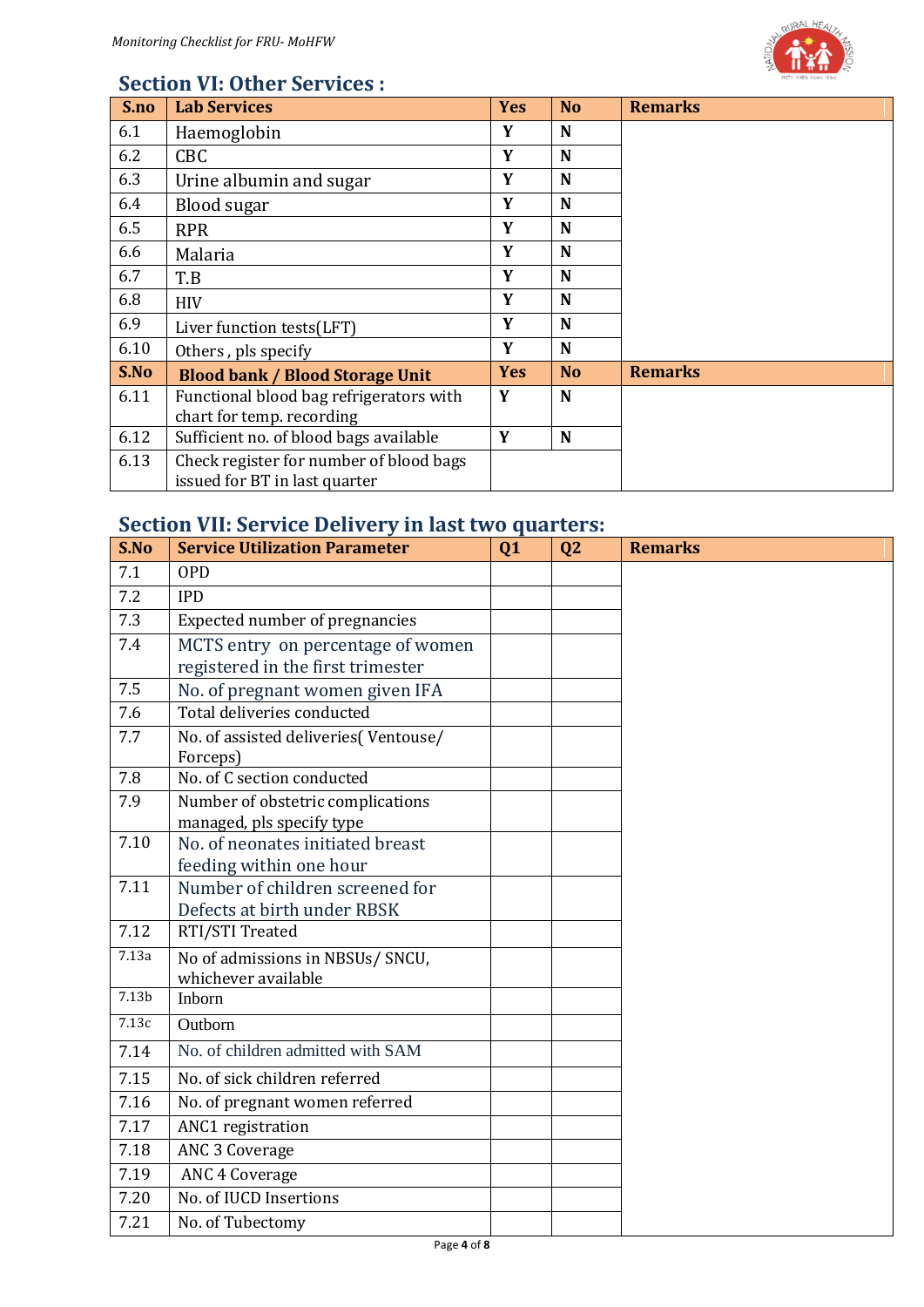

| 7.22 | No. of Vasectomy                         | राष्ट्रीय गामीण स्वास्थ्य निजन |
|------|------------------------------------------|--------------------------------|
| 7.23 | No. of Minilap                           |                                |
| 7.24 | No. of children fully immunized          |                                |
| 7.25 | Measles coverage                         |                                |
| 7.26 | No. of children given ORS + Zinc         |                                |
| 7.27 | No. of children given Vitamin A          |                                |
| 7.28 | No. of women who accepted post-partum    |                                |
|      | FP services                              |                                |
| 7.29 | No. of MTPs conducted in first trimester |                                |
| 7.30 | No. of MTPs conducted in second          |                                |
|      | trimester                                |                                |
| 7.31 | Number of Adolescents attending ARSH     |                                |
|      | clinic                                   |                                |
| 7.32 | Maternal deaths, if any                  |                                |
| 7.33 | Still births, if any                     |                                |
| 7.34 | Neonatal deaths, if any                  |                                |
| 7.35 | Infant deaths, if any                    |                                |

### **Section VII a: Service delivery in post natal wards:**

| S.No | <b>Parameters</b>                                                                              | <b>Yes</b> | <b>No</b> | <b>Remarks</b> |
|------|------------------------------------------------------------------------------------------------|------------|-----------|----------------|
| 7.1a | All mothers initiated breast<br>feeding within one hr of normal<br>delivery                    | Y          | N         |                |
| 7.2a | Zero dose BCG, Hepatitis B and<br>OPV given                                                    | Y          | N         |                |
| 7.3a | Counseling on IYCF done                                                                        | Y          | N         |                |
| 7.4a | Counseling on Family Planning<br>done                                                          | Y          | N         |                |
| 7.5a | Mothers asked to stay for 48 hrs                                                               | Y          | N         |                |
| 7.6a | JSY payment being given before<br>discharge                                                    | Y          | N         |                |
| 7.7a | Mode of JSY payment (Cash/<br>bearer cheque/Account payee<br>cheque/Account Transfer)          |            |           |                |
| 7.8a | Any expenditure incurred by<br>Mothers on travel, drugs or<br>diagnostics(Please give details) | Y          | N         |                |
| 7.9a | Diet being provided free of<br>charge                                                          | Y          | N         |                |

#### **Section VIII: Quality parameter of the facility:**

*Through probing questions and demonstrations assess does the staff know how to…*

| S.No | <b>Essential Skill Set</b>                                                        | <b>Yes</b> | N <sub>0</sub> | <b>Remarks</b> |
|------|-----------------------------------------------------------------------------------|------------|----------------|----------------|
| 8.1  | Manage high risk pregnancy                                                        | v          | N              |                |
| 8.2  | Provide essential newborn<br>care(thermoregulation,<br>breastfeeding and asepsis) |            | N              |                |
| 8.3  | Manage sick neonates and infants                                                  | Y          | N              |                |
| 8.4  | Correctly uses partograph                                                         |            | N              |                |
| 8.5  | Correctly insert IUCD                                                             | v          | N              |                |
| 8.6  | Correctly administer vaccines                                                     | Y          | N              |                |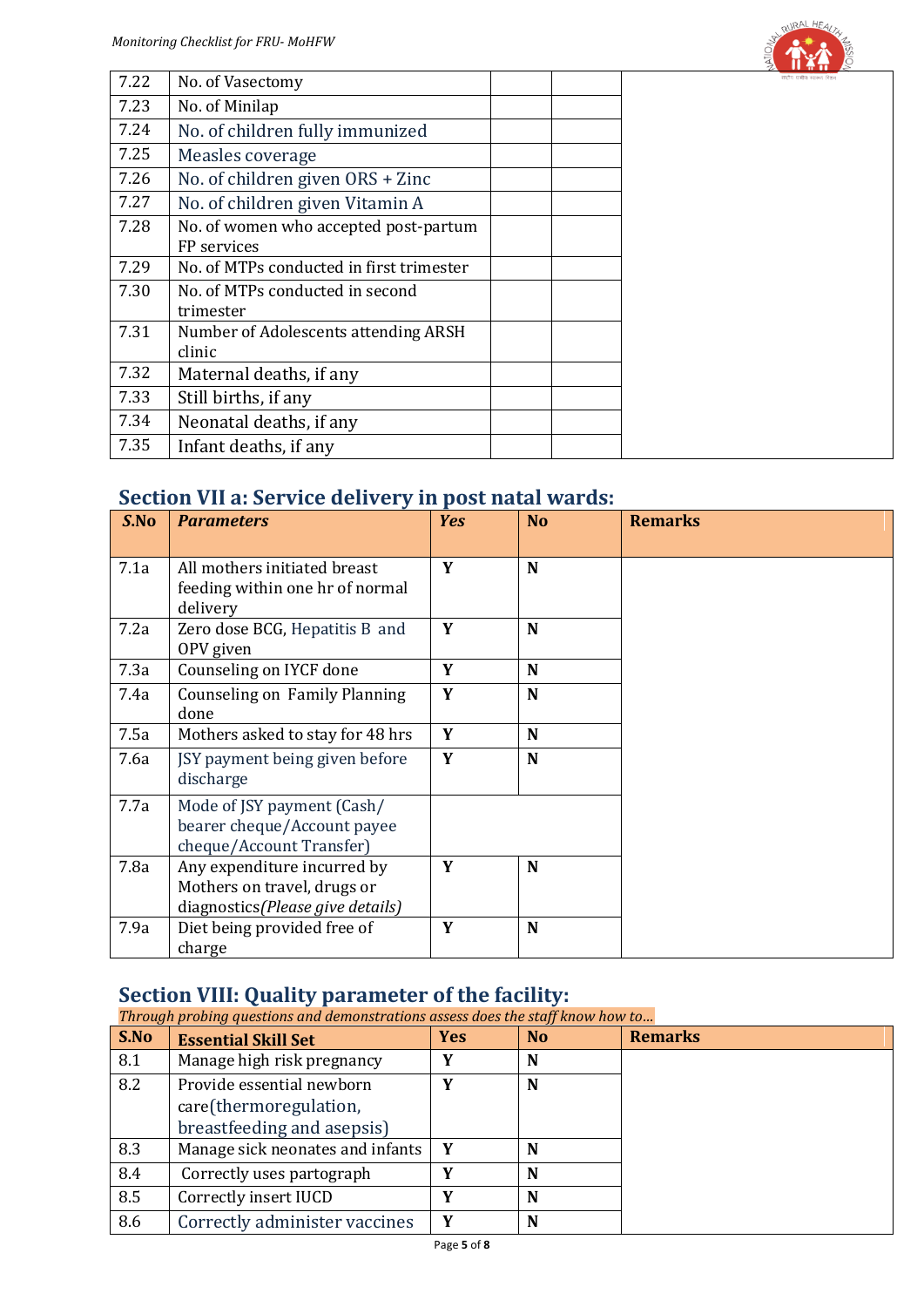

| 8.7  | Segregation of waste in colour | N | राष्ट्रीय गामीण स्वास्थ्य जिलन |
|------|--------------------------------|---|--------------------------------|
|      | coded bins                     |   |                                |
| 8.8  | Adherence to IMEP protocols    | N |                                |
| 8.9  | Bio medical waste management   | N |                                |
| 8.10 | Updated Entry in the MCP Cards | N |                                |
| 8.11 | Entry in MCTS                  | N |                                |
| 8.12 | Action taken on MDR            | N |                                |

### **Section IX: Record Maintenance:**

| S. no        | <b>Record</b>                                                                        | <b>Available and</b>       | <b>Available but</b> | <b>Not</b>       | Remarks/T   |
|--------------|--------------------------------------------------------------------------------------|----------------------------|----------------------|------------------|-------------|
|              |                                                                                      | <b>Updated and</b>         | <b>Not</b>           | <b>Available</b> | imeline for |
|              |                                                                                      | <b>Correctly</b><br>filled | maintained           |                  | completion  |
| 9.1          | <b>OPD Register</b>                                                                  |                            |                      |                  |             |
| 9.2          | <b>IPD Register</b>                                                                  |                            |                      |                  |             |
| 9.3          | <b>ANC Register</b>                                                                  |                            |                      |                  |             |
| 9.4          | PNC Register                                                                         |                            |                      |                  |             |
| 9.5          | Indoor bed head ticket                                                               |                            |                      |                  |             |
| 9.6          | Line listing of severely anaemic<br>pregnant women                                   |                            |                      |                  |             |
| 9.7          | Labour room register                                                                 |                            |                      |                  |             |
| 9.8          | Partographs                                                                          |                            |                      |                  |             |
| 9.9          | FP-Operation Register (OT)                                                           |                            |                      |                  |             |
| 9.10         | OT Register                                                                          |                            |                      |                  |             |
| 9.11         | FP Register                                                                          |                            |                      |                  |             |
| 9.12         | <b>Immunisation Register</b>                                                         |                            |                      |                  |             |
| 9.13         | <b>Updated Microplan</b>                                                             |                            |                      |                  |             |
| 9.14         | <b>Blood Bank stock register</b>                                                     |                            |                      |                  |             |
| 9.15         | Referral Register (In and Out)                                                       |                            |                      |                  |             |
| 9.16         | <b>MDR</b> Register                                                                  |                            |                      |                  |             |
| 9.17         | <b>Infant Death Review and Neonatal</b><br>Death Review                              |                            |                      |                  |             |
| 9.18         | Drug Stock Register                                                                  |                            |                      |                  |             |
| 9.19         | Payment under JSY                                                                    |                            |                      |                  |             |
|              | Untied funds expenditure (Check                                                      |                            |                      |                  |             |
| 9.20         | % expenditure)                                                                       |                            |                      |                  |             |
|              |                                                                                      |                            |                      |                  |             |
|              |                                                                                      |                            |                      |                  |             |
|              |                                                                                      |                            |                      |                  |             |
| 9.21<br>9.22 | AMG expenditure (Check %<br>expenditure)<br>RKS expenditure (Check %<br>expenditure) |                            |                      |                  |             |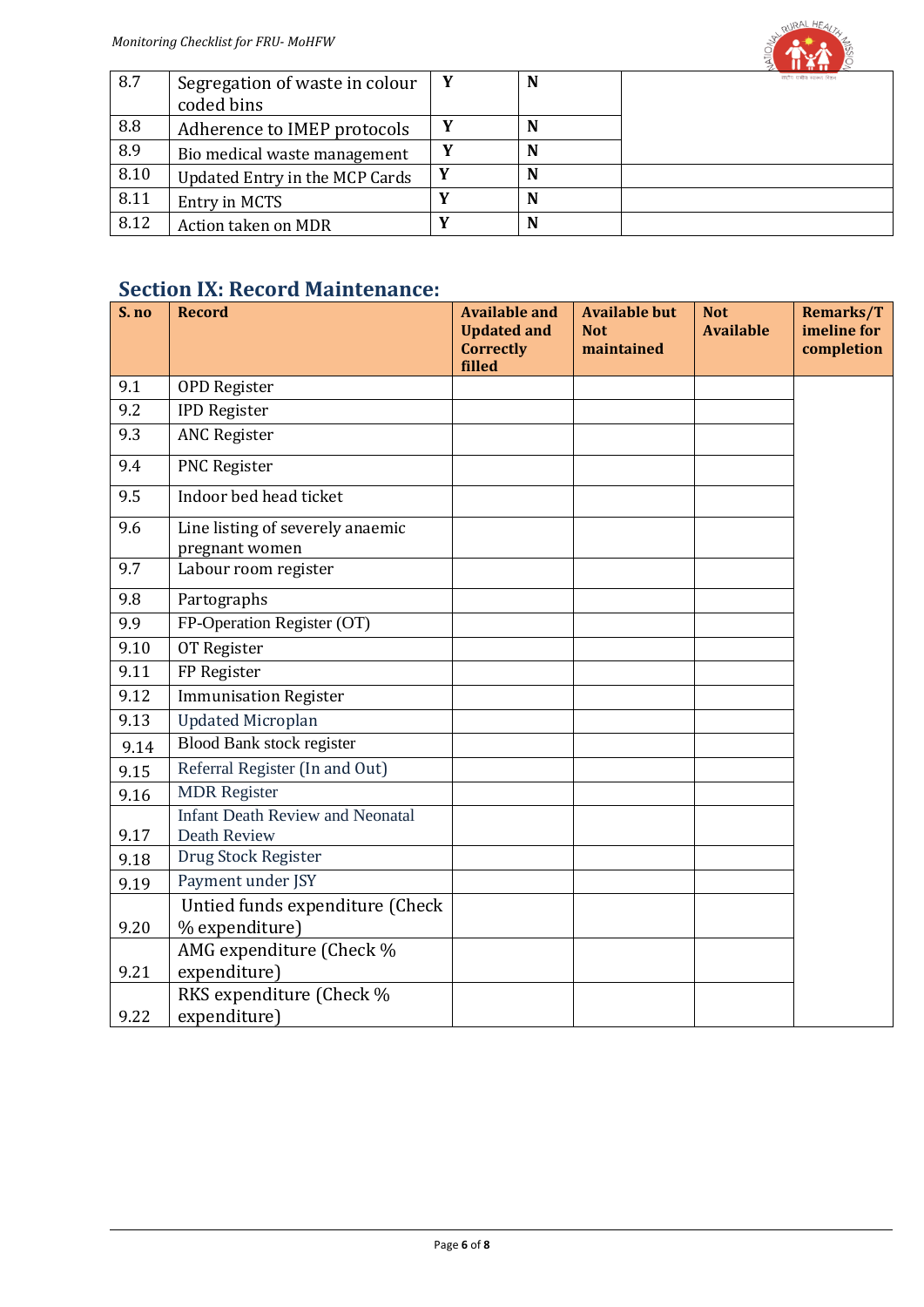

#### **Section X: Referral linkages in last two quarters:**

| S. no | <b>JSSK</b>                     | <b>Mode of</b><br><b>Transport</b><br>(Specify)<br>Govt./ pvt) | No. of<br>women<br>transported<br>during<br><b>ANC/INC/PN</b> | No. of sick<br><i>infants</i><br>transporte<br>$\mathbf d$ | No. of<br>children<br>1-6 years | <b>Free/Paid</b> |
|-------|---------------------------------|----------------------------------------------------------------|---------------------------------------------------------------|------------------------------------------------------------|---------------------------------|------------------|
| 10.1  | Home to facility                |                                                                |                                                               |                                                            |                                 |                  |
| 10.2  | Inter facility                  |                                                                |                                                               |                                                            |                                 |                  |
| 10.3  | Facility to Home (drop<br>back) |                                                                |                                                               |                                                            |                                 |                  |

## **Section XI: IEC Display:**

| S.No  | <b>Material</b>                                               | <b>Yes</b> | <b>No</b> | <b>Remarks</b> |
|-------|---------------------------------------------------------------|------------|-----------|----------------|
|       | Approach roads have directions to                             | Y          | N         |                |
| 11.1  | the health facility                                           |            |           |                |
| 11.2  | Citizen Charter                                               | Y          | N         |                |
| 11.3  | Timings of the health facility                                | Y          | N         |                |
| 11.4  | List of services available                                    | Y          | N         |                |
| 11.5  | <b>Essential Drug List</b>                                    | Y          | N         |                |
| 11.6  | <b>Protocol Posters</b>                                       | Y          | N         |                |
| 11.7  | JSSK entitlements (Displayed in ANC<br>Clinics/, PNC Clinics) | Y          | N         |                |
| 11.8  | <b>Immunization Schedule</b>                                  | Y          | N         |                |
| 11.9  | JSY entitlements (Displayed in ANC                            | Y          | N         |                |
|       | Clinics/, PNC Clinics)                                        |            |           |                |
| 11.10 | Other related IEC material                                    | Y          | N         |                |

#### **Section XII: Additional/Support Services:**

| Sl. no | <b>Services</b>                               | <b>Yes</b> | N <sub>0</sub> | <b>Remarks</b> |
|--------|-----------------------------------------------|------------|----------------|----------------|
| 12.1   | Regular Fumigation (Check Records)            | v          | N              |                |
| 12.2   | Functional Laundry/washing services           | v          | N              |                |
| 12.3   | Availability of dietary services              |            | N              |                |
| 12.4   | Appropriate drug storage facilities           | v          | N              |                |
| 12.5   | Equipment maintenance and repair<br>mechanism | v          | N              |                |
| 12.6   | Grievance Redressal mechanisms                | v          | N              |                |
| 12.7   | Tally Implemented                             |            | N              |                |

## **Section XIII: Previous supervisory visits:**

| S. no | <b>Name and Designation of the</b><br>supervisor | <b>Place of posting of</b><br><b>Supervisor</b> | Date of visit |
|-------|--------------------------------------------------|-------------------------------------------------|---------------|
| 13.1  |                                                  |                                                 |               |
| 13.2  |                                                  |                                                 |               |
| 13.3  |                                                  |                                                 |               |
| 13.4  |                                                  |                                                 |               |
| 13.5  |                                                  |                                                 |               |
|       |                                                  |                                                 |               |